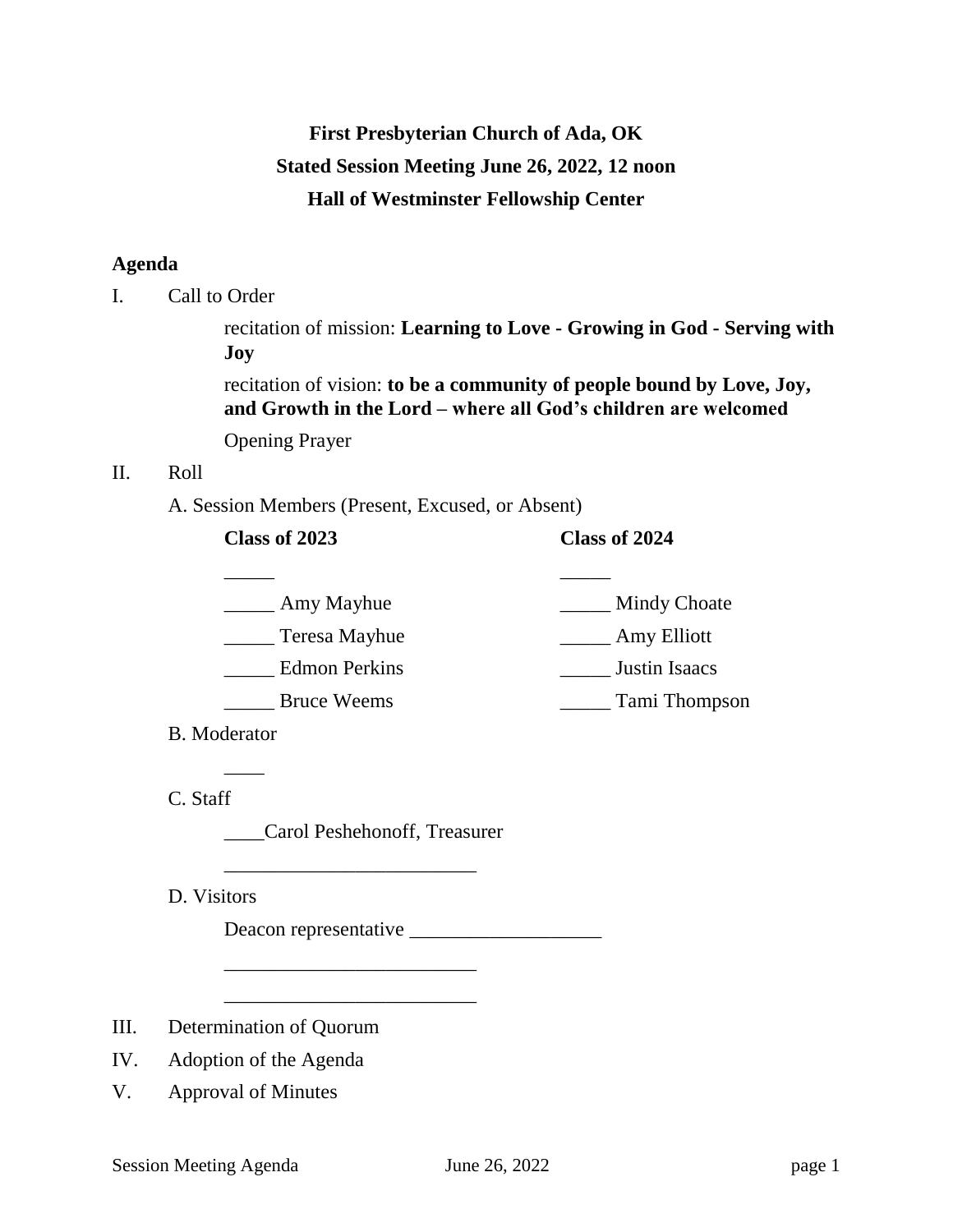*Session Meeting May 22, 2022 (attached)*

VI. From the Treasurer

*May financial reports (attached)*

VII. Examination of Session Members Elect

Book of Order G-2.0402

When persons have been elected to the ordered ministry of ruling elder or deacon, the session shall provide a period of study and preparation, after which the session shall examine them as to their personal faith; knowledge of the doctrine, government, and discipline contained in the Constitution of the church; and the duties of the ministry. The session shall also confer with them as to their willingness to undertake the ministry appropriate to the order. If the examination is approved, the session shall appoint a day for the service of ordination and installation.

- VIII. From the Clerk of Session
- IX. The Ministries by Committee, Etc.

Christian Education

Congregational Life and Membership

Deacons

Finance

*As info, FPC Foundation special meeting advisement letter, attached)*

Mission and Evangelism

## Nominating

*Minutes of the June meeting, attached*

Personnel and Administration

*Mid-term Strategic Plan Review, attached*

## **Property**

*Building Use Application, Lackey Family Reunion (BJ & Tami Thompson), attached*

Worship

## X. Continuing business

1. Scouting Unit 4 Update – Kurt Jackson, Charter Organization Representative